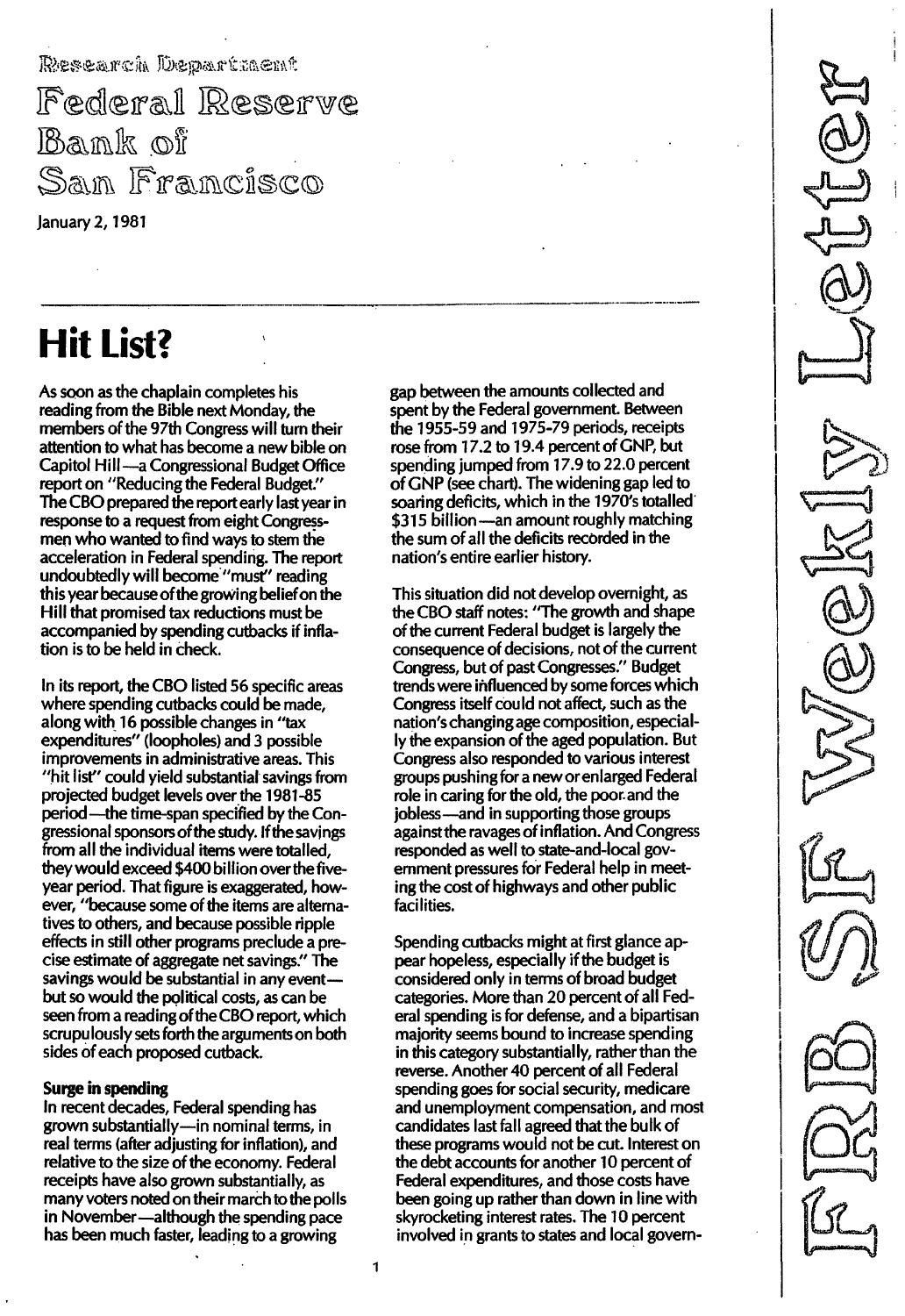Research Department

## Federal Reserve Bamk of ísco

Opinions expressed in this newsletter do not necessarily reflect the views of the management of the Federal Reserve Bank of San Francisco. nor of the Board of Governors of the Federal Reserve System,

ments can be cut only by shifting the burden of those programs to other governmental levels. And the programs involved in the other 20-25 percent of the budget all have their staunch partisans in agriculture, construction, health and other interest groups.

#### "Illustrative savings"

Faced with that problem, the CBO staff gave their Congressional sponsors a lengthy list of possible cutbacks, under five different categories. (Although termed illustrative, the projected dollar savings represented the CBO's best estimates of what could be achieved over the 1981-85 period.) Under the heading of "management efficiences," which includes ending duplication and improving program administration, the CBO staff listed a number of potential savings, such as eliminating farm deficiency payments or reforming the wage-board (blue collar) pay system. Under the heading of "better targeting" of payments and subsidies at the most needy rather than broader groups, the staff listed such possibilities as restructuring the collegestudent loan program or modifying childnutrition programs.

Several other categories of savings would be accomplished simply by shifting responsibility for certain programs to the private sector or to other levels of government. For example, limiting Federal highway aid or raising user charges for airports and airways would generate large savings, although this would mean forcing other sectors to pick up the costs if they want the services continued. A fifth category of "revised judgments," which involves reversing past policy decisions which have proven too costly in the light of changing priorities, could yield savings from (for example) a hospital costcontainment program or replacement of the MX missile program by an expanded seabased deterrent.

The CBO staff noted that similar reductions could be achieved on the tax side of the budget through cuts in "tax expenditures," which are special provisions in the tax code to encourage certain kinds of activity orto aid certain types of taxpayers. Examples of potential savings in this category would include limitations on home-mortgage interest deductions or termination of subsidies on (tax exempt) single-family housing bonds. Lastly, under the heading of improved administration, increases in revenues could stem from such steps as tax withholding on interest and dividend income.

#### Retirement programs crucial

Although savings apparently can be achieved across a wide range of Federal programs, the CBO's approach apparently would rely heavily on limitations on the growth of various retirement programs. Several proposals would involve a shift in indexing procedures. Roughly \$30.0 billion could be saved over the 1981-85 period if the government used a modified consumer-price index to index benefits for about 44 million beneficiaries of major retirement plans-replacing the present CPI, which tends to overstate homeownership costs. Again, roughly \$39.6billion could be saved if the government adjusted cost-of-living increases for social-security beneficiaries by 85 percent instead of 100 percent of the CPI increases -adjusting for the exemption of social-security benefits from income and payroll taxes. In both cases, the reason for limiting indexation would be to ensure that no group in the population obtains greater legislative protection against inflation than any other group.

Another proposal would involve the taxation of some portion of social-security benefits. If half of such benefits were taxed, the proposal would yield \$36.0 billion in revenues over a five-year period. When social-security benefits were first paid 40 years ago, the Internal Revenue Service exempted them from income taxation on the theory that they represented general assistance to the elderly; who were generally poor. The tax loss was negligible in those days, but the annual loss to the Treasury could approach \$20 billion in 1985, because many upper-income recipients are now subsidized by the tax-free status of such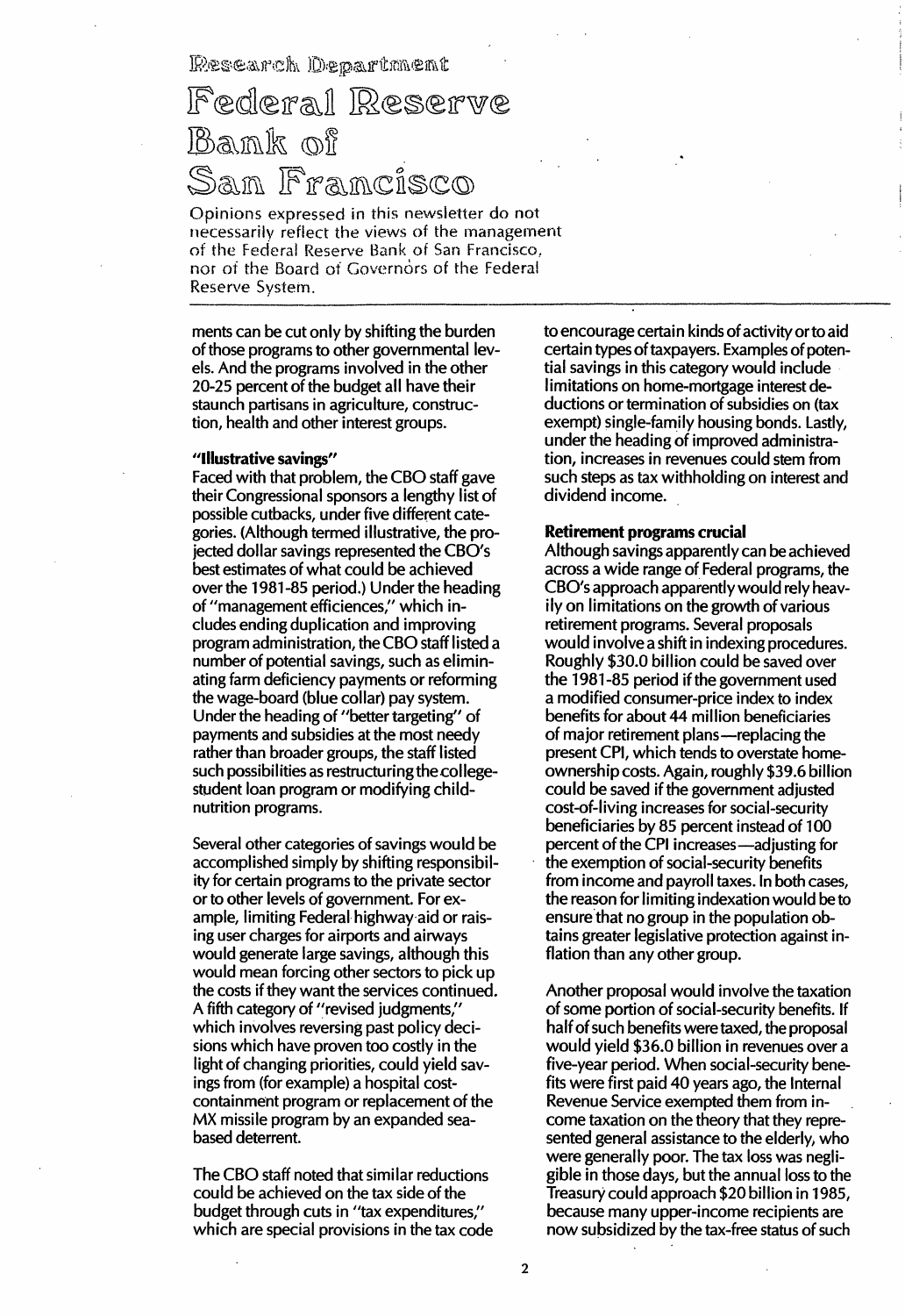benefits. In these circumstances, taxing onehalf of social-security benefits might represent the most equitable way of treating socialsecurity and other retirement plans in the same fashion.

The CBO's list of "illustrative savings"-or hit list, as it might be called-could provide the new Congress with some very difficult decisions. There are a number of sacred cows involved, and all appear to be grazing peacefully in somebody else's garden. Strong reasons can be advanced for retaining-rather than terminating or limiting—practica every item on the list. But in this day of limite horizons, it seems imperative that Congress spend as much time examining the need for existing programs as it does analyzing the arguments for proposed new programs.

William Burke